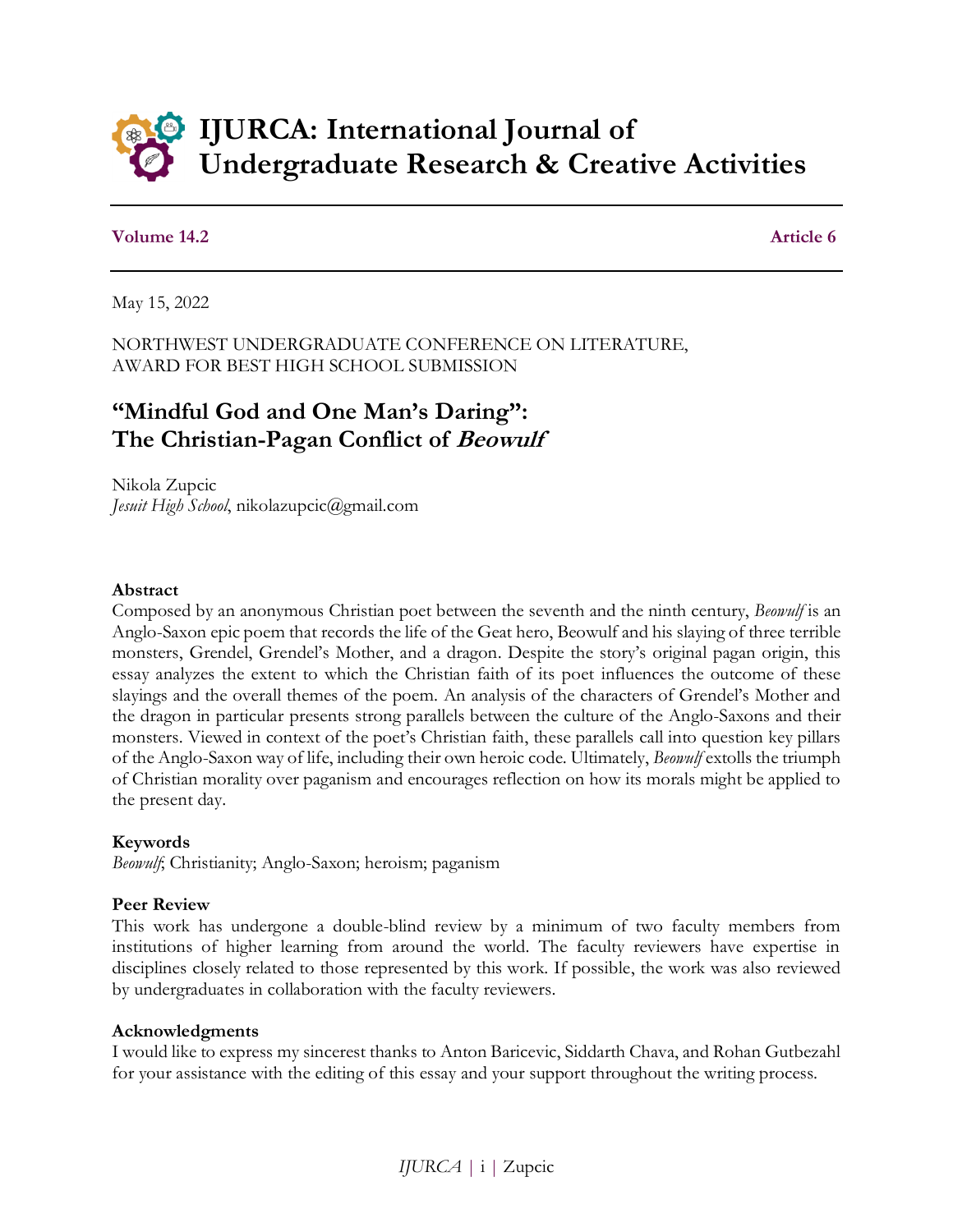A Geat woman too sang out in grief; with hair bound up, she unburdened herself of her worst fears, a wild litany of nightmare and lament: her nation invaded, enemies on the rampage, bodies in piles, slavery and abasement. Heaven swallowed the smoke." *—Beowulf* lines 3150-3155

Although *Beowulf* concludes with three vicious monsters slain, the Geat woman's final litany reveals the impending death of one last monster, the culture of the Anglo-Saxons. Throughout *Beowulf,* the Anglo-Saxons succeed in vanquishing their greatest foes; however, each slain opponent merely reflects a moral failing of Anglo-Saxon culture and its impending divine judgement. With images of their own culture turned against them, the Anglo-Saxons mask their opponents in monstrous labels, completely refusing to accept the fact that they share more similarities than differences with their own monsters and judge them by the same standards through which they judge themselves. While the Anglo-Saxons revel in their victories over what they perceive as entirely foreign beings, the poet uses one parallel after another to assert that God is the sole champion. Throughout the latter twothirds of *Beowulf*, these parallels between Beowulf's most fearsome foes, Grendel's Mother and the dragon, and the Anglo-Saxons themselves reveal the moral corruption of Anglo-Saxon culture and present the slaying of the poem's seemingly inhuman beasts as a triumph of the poet's Christian faith over paganism.

As Beowulf enters into battle with the first of these foes, Grendel's Mother, diction suggestive of revenge and blood feud characterize her as a thorough adherent of the Anglo-Saxon heroic code, acting as a criticism of the very definition of pagan heroism. According to Melanie Rost's *Masculinity in Tolkien*, this social ethic served as a moral guide for Anglo-Saxon men as well as the protagonists of their poetry, including *Beowulf* (Rost 2). Although not formally defined in the poem, the Anglo-Saxon heroic code demands adherence to three key principles: "reciprocal loyalty between retainer and lord, revenge obligation, and the duty to win glory especially in the face of defeat" (Rost 3). These obligations traditionally belonged to Anglo-Saxon men alone (Rost 3); however, Grendel's Mother, despite her female gender and monstrous appearance, perfectly fulfills all three. In particular, her pursuit of the revenge obligation and the duty to win glory in the face of defeat present strong parallels between her own behavior and that of the ideal Anglo-Saxon hero. Starting with the revenge obligation, the poet characterizes Grendel's Mother as an "avenger" (*Beowulf* 1257) in her very first appearance, adding that she has "taken up the feud" (*Beowulf* 1333) in response to the killing of her son. With these two lines alone, the poet establishes a valid motive for Grendel's Mother in accordance with the heroic code. She has come to Heorot, not out of some animalistic desire to kill, but to "avenge" the death of her son in blood feud with the Danes. In killing Aeschere, a close companion of Hrothgar, she succeeds and properly fulfills the second principle of the heroic code, the revenge obligation; however, neither Beowulf nor the Danes praise her heroism. Instead, they dub her "hell-bride" (*Beowulf* 1259), "troll-dam" (*Beowulf* 1391), and other monstrous epithets. Through these titles, the Danes thoroughly emphasize Grendel's Mother's lack of humanity and her status as a hellish being in direct opposition to Christian morality. Most importantly, however, they draw attention to her status as an "outsider," a foreign being from beyond the Dane's court (*Beowulf*  1357-1359). While these characterizations are not necessarily inappropriate – Grendel's Mother did brutally murder an innocent man, and she certainly is not a Dane – they reveal a glaring example of corruption in the heroic code. Not only does its revenge obligation present the killing of the innocent Aeschere and the guilty Grendel as acts of equal moral standing, but it also frames them as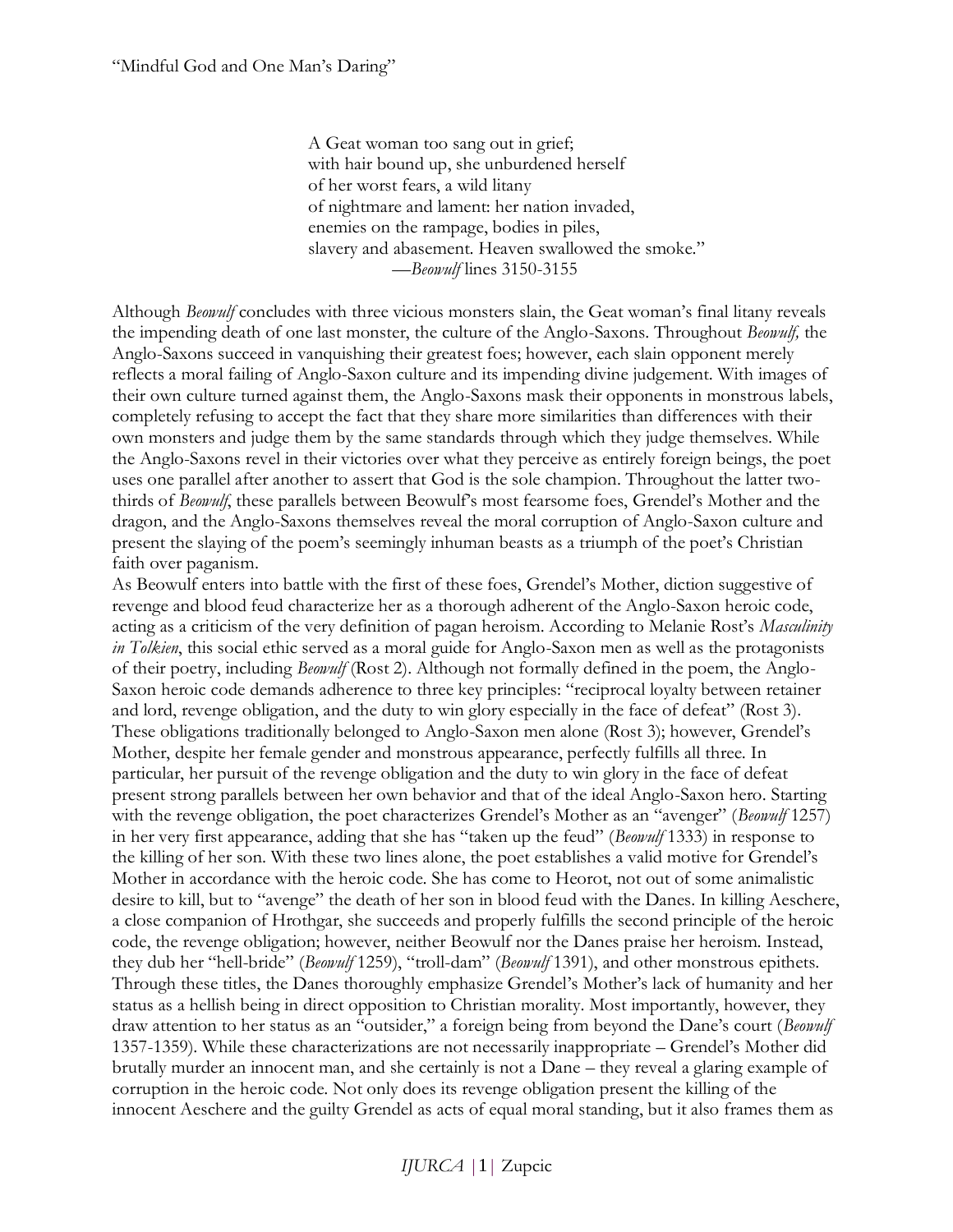necessary and even heroic. However, in portraying Grendel's Mother as a horrifying monster for perpetrating a murder, the Danes do not apply this aspect of their heroic code to her. They appropriately view Aeschere's killing as a horrid act, but it is not the act itself that they take issue with, merely the person who commits it. Because Grendel's Mother is not a Dane, the heroic code suddenly ceases to apply, and she becomes a monster for seeking revenge. In her place, the Danes would just as gladly kill an innocent to avenge their own as the heroic code demands, and by turning the heroic code against them, Grendel's Mother makes this moral corruption all the more obvious. In addition to Grendel's Mother's fulfillment of the revenge obligation, her choice to fight barehanded and die the death of a warrior reveals her success at winning glory in the face of defeat and further criticizes the immorality of the Anglo-Saxon hero. Guided by the heroic code, the Anglo-Saxons firmly believed that "the quality of a man is not known until he is sore beset" (Rost 6), particularly through a defeat in combat. Even when death seemed inevitable, no Anglo-Saxon hero worthy of renown would shy away from battle in defense of his lord or kin (Rost 6). Exhibiting even the slightest amount of cowardice in such a dire situation would make him a man of poor "quality" and deny him all the glory of a warrior's death (Rost 7). Keeping this facet of the heroic code in mind, Grendel's Mother thoroughly demonstrates her "quality" in choosing to fight Beowulf, a near-legendary warrior who brutally killed her own son with his bare hands (*Beowulf* 817- 818). Throughout their violent encounter, Beowulf, even with a sword at his command, fails to damage her entirely and forgoes his weapon once again as a man "who intends to gain enduring glory/ in a combat" must do (*Beowulf* 1533-1536). Beowulf, however, draws little attention to the fact that Grendel's Mother makes the exact same choice. She, too, faces her opponent barehanded, gloriously grappling with the Geat as his equal (*Beowulf* 1542). Only once she has clearly bested him does she pull out a knife to avenge her son (*Beowulf* 1546-1547). The fact that she fights Beowulf on behalf of her slain kin alone makes her worthy of admiration from the Anglo-Saxon perspective; however, her decision to do so with her bare hands, viewed in the context of the heroic code, should make her glorious as well. Even though Beowulf eventually gets the upper hand through his chain mail and his auspicious finding of an ancient sword (*Beowulf* 1547-1548, 1564-1566), Grendel's Mother still dies a warrior's death, having secured glory for herself through her choice to fight with her hands. However, just as she receives no praise for pursuing revenge, Grendel's Mother once again receives no credit from the Danes for fighting barehanded as any Anglo-Saxon hero must do. Her brutality in combat makes her monstrous to the Danes, while that of Beowulf makes him a glorious hero.

In drawing attention to this contradiction, the poet makes clear that the Anglo-Saxon definition of heroism is one that rewards violence and brutality. Keeping in line with the heroic code, those who fight most brutally, tearing the limbs off their opponents barehanded, are glorious. Meanwhile, those who shy away from violence, as Unferth does just before Beowulf's battle with Grendel's Mother (*Beowulf* 1471), are cowards. In yet another example of the immorality of Anglo-Saxon culture, the worth of their men relies almost entirely on their proclivity toward violence and only increases with the brutality of their methods.

Just as Grendel's Mother acts as a criticism of the heroic code, the dragon, juxtaposed with an allusion to king Heremod and the nature of Beowulf's funeral, offers another image of Anglo-Saxon immorality, framing Anglo-Saxon culture as one corrupted by the sin of greed. In particular, the poet directs this criticism toward the peak of their hierarchy, the king. Bound by the heroic code, the king has a duty to his thanes just as much as they do to him. A good king will reward his thane with "rings and torcs of gold as well as public recognition for his heroic deeds" (Rost 3), while a bad one will deny him both. Hrothgar presents a clear example of such a ruler in the form of the despised Heremod, a king who refused his people the gift of rings and hoarded his gold (*Beowulf* 1716-1720). In a similar manner, the dragon guards a "heathen trove" (*Beowulf* 2216), the theft of a mere fraction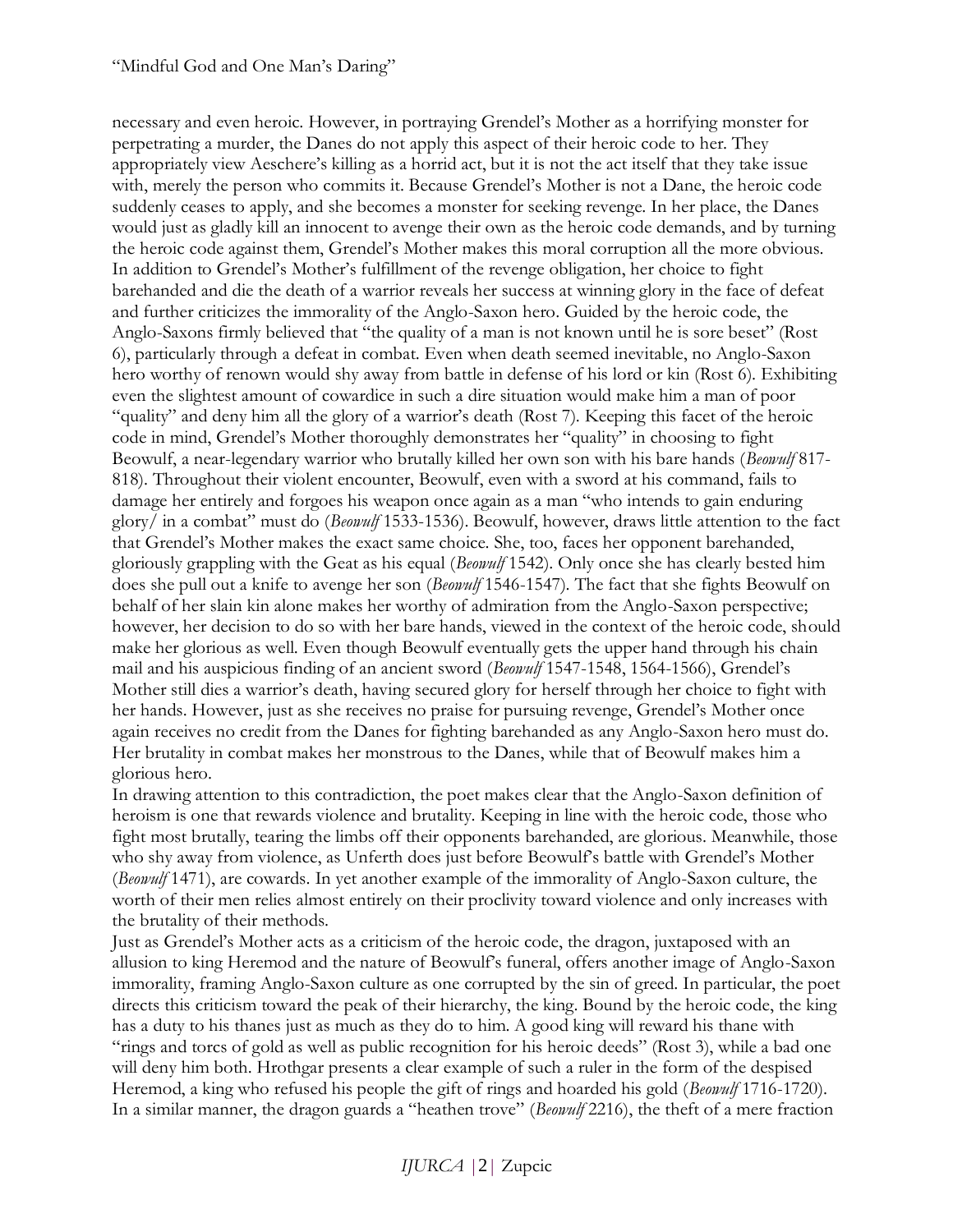of which drives him to rage (*Beowulf* 2219). In this case, the poet evokes his Christian faith, using the word "heathen" to attribute a pagan immorality to the dragon's hoarding of wealth. In drawing this connection, the poet ties the sin of greed to paganism itself, suggesting that the faith of the Anglo-Saxons upholds and encourages the greedy behavior exhibited by both the dragon and Heremod. Further, the fact that the dragon is so susceptible to greed yet entirely unable to put his wealth to use presents another parallel to the Anglo-Saxons. After Beowulf kills the dragon and claims his treasure for the Geats, he, too, has no use for it. In fact, the treasure recovered from the dragon's barrow is loaded onto Beowulf's funeral pyre and destroyed with his body in a pagan funeral (*Beowulf* 3015). Just like the dragon, Beowulf sacrifices his own life for a mound of treasure that brings no one, not even himself, pleasure once he is gone. No matter what afterlife awaits Beowulf, his treasure will not accompany him there. While Beowulf himself is not a greedy man, his life, sacrificed for treasure, and his body, destroyed in a pagan funeral with no consideration for the God he claims to serve, both reflect the attitudes of the Anglo-Saxons as a whole. Their materialistic culture, centered around the pursuit of wealth and power, stands in direct opposition to Christianity and invites the presence of greedy dragons, whether human or reptile.

Ultimately, in killing these two monsters, living personifications of Anglo-Saxon immorality, Beowulf symbolically kills his own culture in an act that the poet presents as a triumph of Christianity over paganism. As the poet makes clear shortly after the death of the dragon, "what God judged right would rule what happened/ to every man, as it does to this day" (*Beowulf* 2858- 2859). Similar references to divine judgement follow the killings of both Grendel's Mother and Grendel himself, suggesting that God condemned both; however, this specific line does not describe the death of any monster. Instead, it refers to Beowulf himself, framing his death as yet another act of God's will. Just as He issued judgement upon Beowulf's enemies, God judged that ending Beowulf's life was "right." Although it may seem unreasonable to condemn a seemingly heroic man to death, the poet reveals God's motivations behind this judgement through the circumstances of Beowulf's fate. While Beowulf lived his life as a warrior, he does not die a warrior's death. In killing the dragon, he dooms himself to slowly bleed out, "deadly poison suppurating inside him" (*Beowulf*  2715), as he lies on the floor of the dragon's barrow. In the end, Beowulf does not die by a direct attack but by the corrupting influence of the dragon's poison. In a further insult to his heroic life, he brings this fate upon himself, killing his opponent while mortally wounded and denying himself a death in combat. Considering his status as prince of the Geats, this fate applies to his people just as well. As revealed through their similarities to Grendel's Mother and the dragon, the poison of greed suppurates within the Anglo-Saxons, as does the sinful nature of the heroic code they follow. While their monsters may differ from the Anglo-Saxons physically, greed and violent feuding demanded by the heroic code plague the lives of all and will eventually bring about their downfall. Beowulf fights to protect his people from this fate, but the monsters he slays merely reflect the moral failings of the Anglo-Saxons. Ultimately, Beowulf's death, which leaves his kingdom on the verge of cataclysmic war (*Beowulf* 2911-2914), is God's final act of judgement against them. By killing Grendel's Mother, Beowulf acts as an instrument of God in opposition to the same heroic code he lives by, and by killing the dragon, he overcomes the greed that corrupts his people. However, by sacrificing his own life and condemning his kingdom to destruction in his absence, Beowulf finally breaks this cycle of feuding, greed, and violence upheld by Anglo-Saxon culture. Therefore, even though the poet ends *Beowulf* on a bleak note, the collapse of the immoral culture of the Anglo-Saxons creates a vacuum for a new culture of morality to fill, one guided by the Christian faith of the poet. Reading through *Beowulf*, I was entirely unprepared for this overwhelmingly Christian message expressed within the epic poem. Personally, I expected another classic monster story, possibly something about the "outsider" and their conflicts with a dominant culture, framed with a few elements of Christian-pagan animosity; however, I now realize that the Christian faith of the poet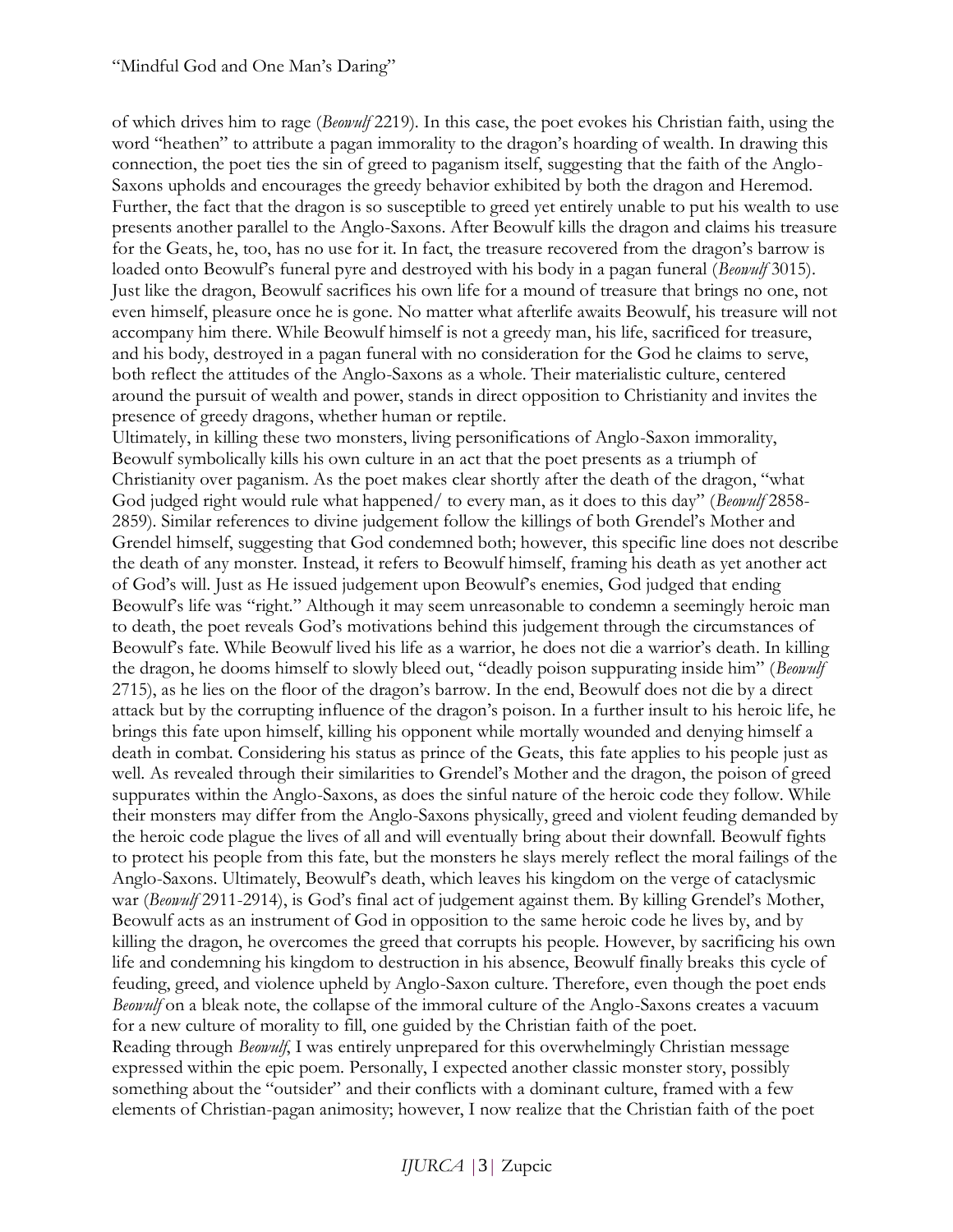resonates throughout the entirety of *Beowulf*'s conflict. It came as a surprise to me, but upon close examination of the characters of Grendel's Mother and the dragon, I firmly believe that *Beowulf*, despite its Anglo-Saxon origin, is a thoroughly Christian story with an undeniably Christian message. It strikes me not as a retelling of an ancient pagan story, but as a response to a rapidly changing culture, a change that its author supports wholeheartedly. Keeping these themes in mind, I can see why *Beowulf* remains a beloved story to this day, and our continued appreciation for this story makes me wonder how its themes retain their relevance for a modern audience. Obviously, there are no more Anglo-Saxons waging blood feud and hoarding gold today, but could some of their immoralities have survived? Are there aspects of our own lives, institutions, and cultures that perpetuate violence and cruelty, monsters we must slay for each other just as Beowulf did for his people?